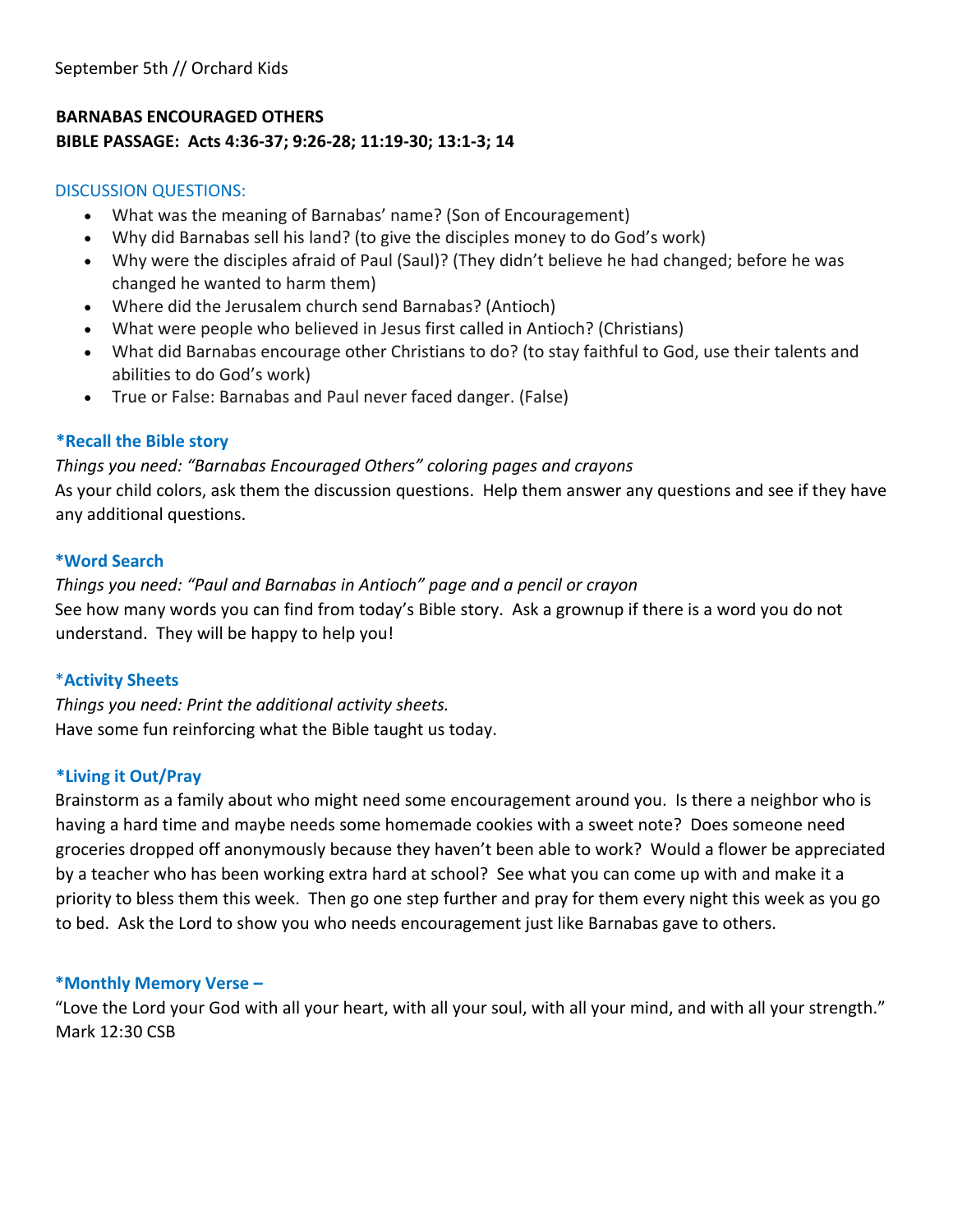

Acts 4:36-37; 9:26-28; 11:19-30; 13:1-3; 14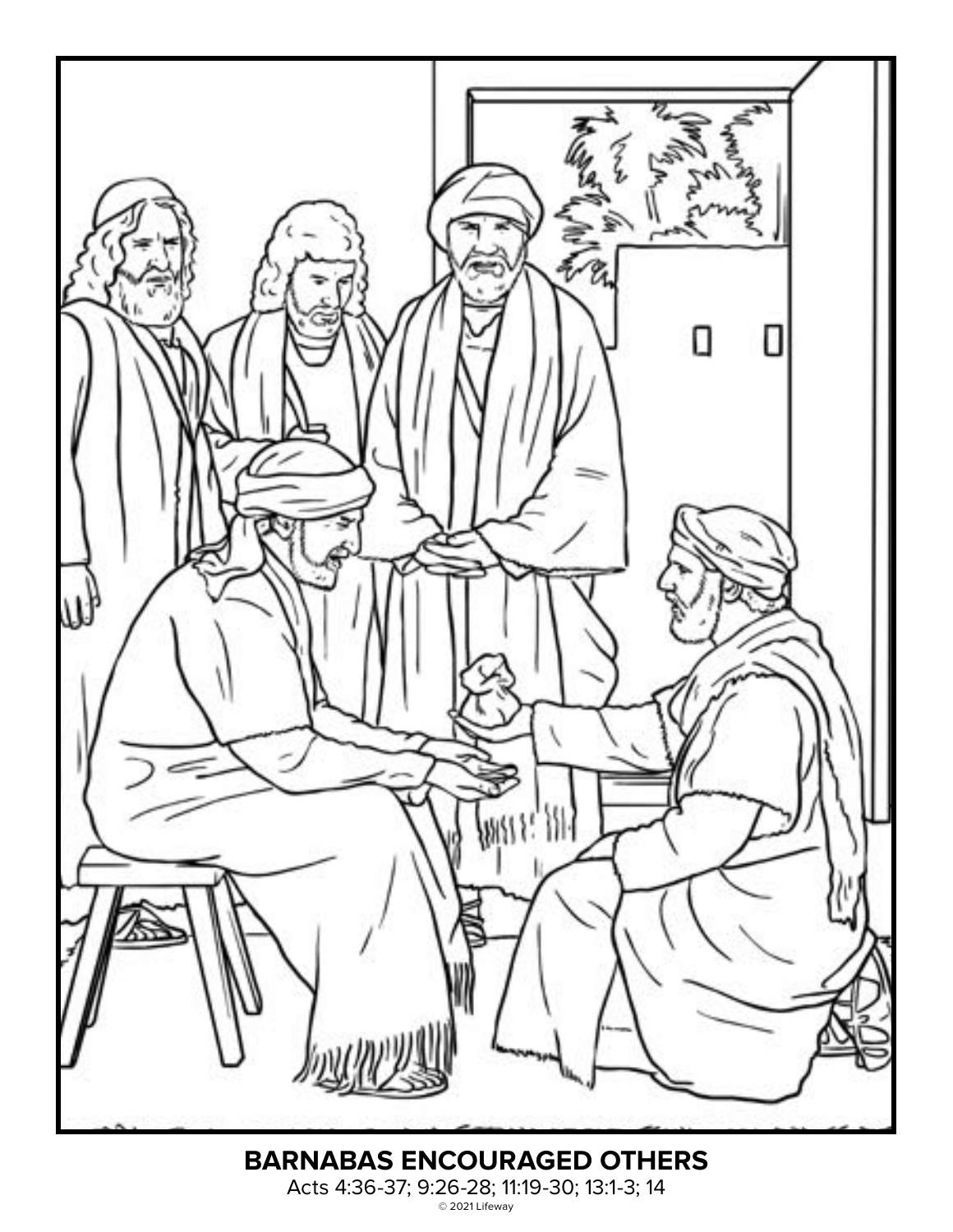# Paul and Barnabas in Antioch

| K            | H              | G            | $\mathsf{B}$ |                |               |              |              |                |              | F O W W G U N Q Q O A |              |                             |                |               | Q  | $\mathsf{S}$                |
|--------------|----------------|--------------|--------------|----------------|---------------|--------------|--------------|----------------|--------------|-----------------------|--------------|-----------------------------|----------------|---------------|----|-----------------------------|
| B            | F.             | T.           | G            |                | Q O C H C O I |              |              |                |              |                       | $\top$       | N                           | $\mathsf{A}$   | $\mathsf{S}$  | E. | $\mathsf F$                 |
| Q            | N              | Z            | L            | $\overline{O}$ | $\mathbf{I}$  | K            |              |                |              | C M G Y H             |              | P                           | $\mathsf{A}$   | U             | L  | S                           |
| U            | M              | D            | M            |                | T T G T       |              |              |                |              | Z L A O               |              | L                           | D              | W             | D  | E                           |
| R.           | O              | $\mathsf{A}$ | $\mathsf J$  | Q              | $\mathbf{I}$  |              | Y P          | $\mathbf{I}$   |              | J W V D               |              |                             | $\mathbf{I}$   | Q             | X  | $\mathsf{L}$                |
| G            | V              | $\mathbf{I}$ | K            | N              | $\mathsf{F}$  | $\mathsf{R}$ | U            | - F            | U            | $\overline{A}$        | $\lfloor$    | $\mathcal{L}_{\mathcal{A}}$ | $\mathbf{I}$   | A             | X  | $\mathbf{I}$                |
| U            | $\overline{O}$ | B            |              |                | Q M W G       |              | Q L          |                |              | T S L                 |              |                             | V W W          |               | S  | $\top$                      |
| E.           | D              | V            | $\mathsf{C}$ | $\mathsf{P}$   | Y             | E            | $\mathsf{S}$ | $\mathbf{I}$   |              | S Y                   | $\mathsf F$  |                             | A W            | $\mathcal{A}$ | O  | N                           |
| G            | Y              | U            | Z            | $\mathsf{O}$   | P             | G            |              | 0 <sup>5</sup> | $\mathsf{A}$ | N                     | $\mathsf F$  | D                           | M              | L             | B  | E                           |
| Z            | N              | D            | R            | B              | D             | N            | N            | $\bigcup$      | B            | $\mathsf{A}$          | M            | L.                          | $\mathsf{A}$   | D             | U  | G                           |
| G            | Q              | Y            | F            | Z              | $\mathsf{A}$  | G            | $\mathsf{Y}$ | $\mathsf{P}$   | B            | G                     | X            | R.                          | E.             | E             | P  | L                           |
| N            | C              | M            | Z            | E              | R             | R.           | R            | E              | $\mathsf{A}$ | $\overline{O}$        | P            | U                           | $\mathsf S$    | R.            | W  | $\mathsf{Y}$                |
|              | K              | H            | K            | K              | C E           |              | N            | $\mathbf{L}$   |              | T G                   | B            | $\mathsf H$                 | B              | N             | K  | $\mathcal{L}_{\mathcal{A}}$ |
| K            | B              | $\bigcup$    | N            | G              | $\mathsf{A}$  | Y            | B            | $\mathsf{A}$   | H            | U                     | H            | C                           | $\overline{O}$ | E             | U  | $\top$                      |
| Q            | A              | R.           | C            | $\mathsf{C}$   | <b>A</b>      | Y            | B            | G              | B            | E                     | J            | D                           | X              | $\mathsf S$   | P  | K                           |
| $\mathsf{I}$ | $\top$         | $\mathsf{L}$ | H            | M              | Y A Q U       |              |              |                | B A          |                       | $\mathsf{L}$ | K                           | $\bigcup$      | $\mathsf{S}$  | M  | $\mathbf 0$                 |
|              | G              | W            | F            | P              | N             | W            | $\mathsf{L}$ |                |              | M F K S H             |              |                             | F              | D             | C  | M                           |
|              |                |              |              |                |               |              |              |                |              |                       |              |                             |                |               |    |                             |

| Preach            | God     | Salvation | <b>Gentiles</b> |
|-------------------|---------|-----------|-----------------|
| <b>Barnabas</b>   | Paul    | David     | <b>King</b>     |
| <b>Wilderness</b> | Sabbath | Synagogue | Antioch         |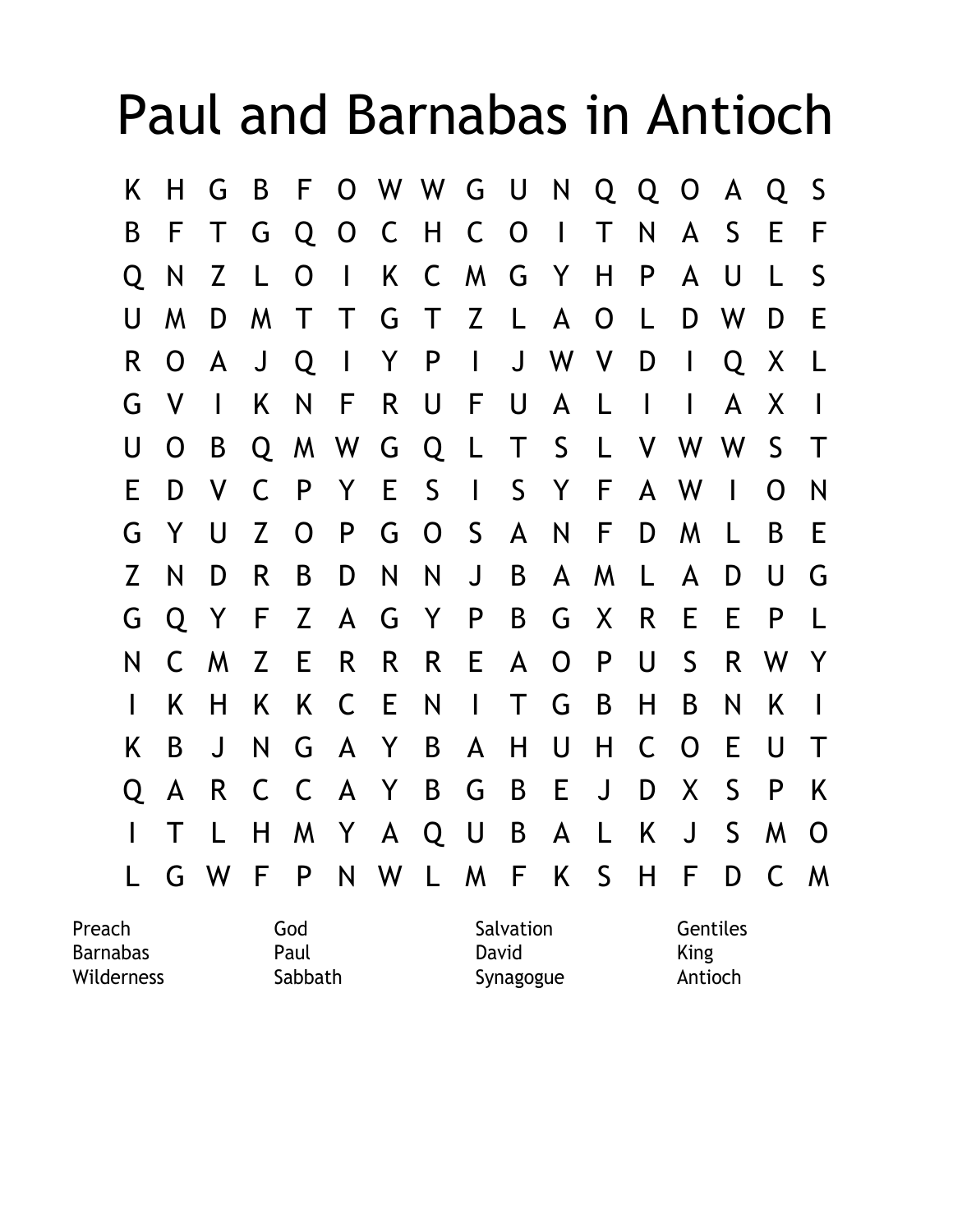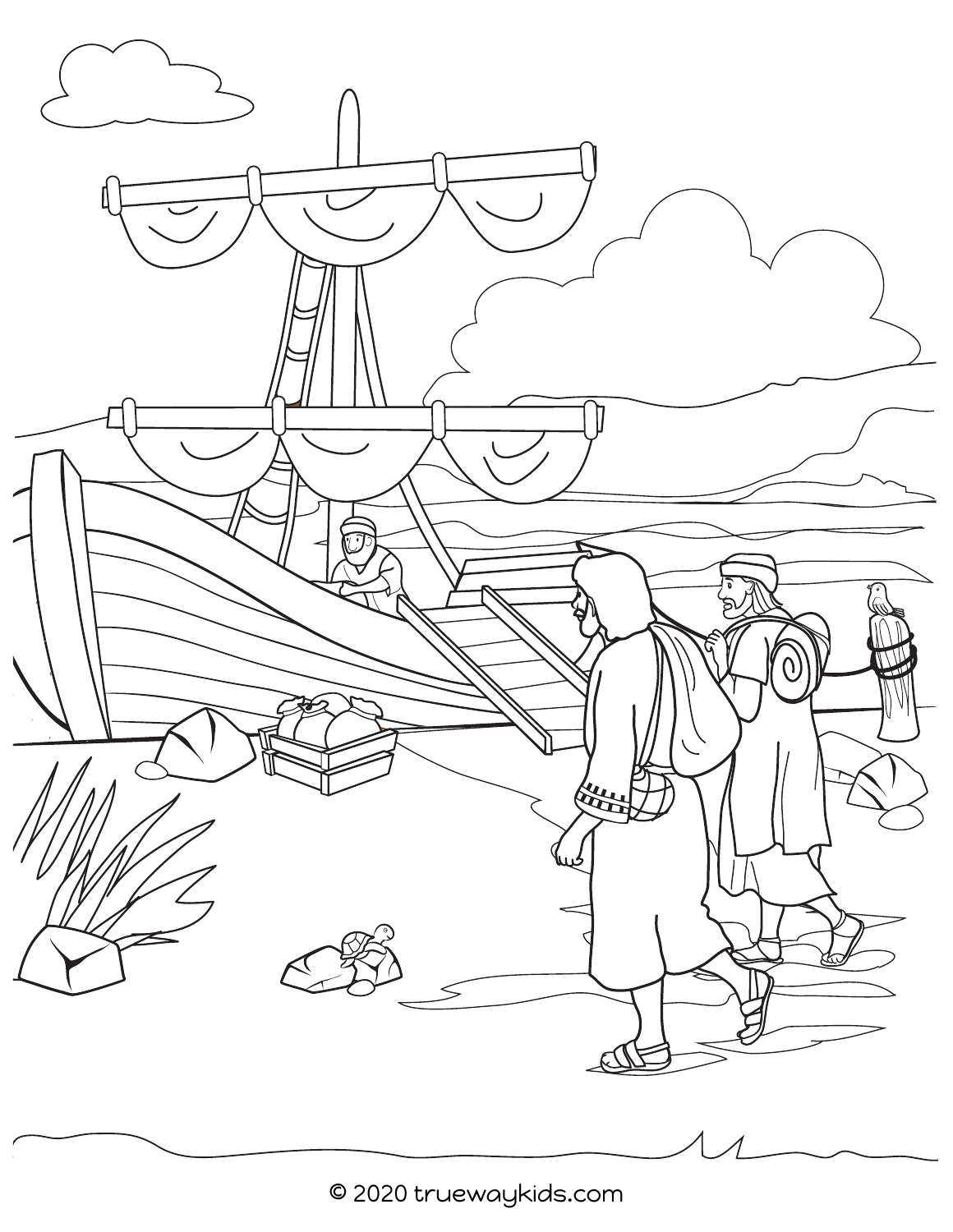### *UNIT 1. SESSION 1 Barnabas Encouraged Others*

## **COUNT TO FILL** Abilities Antioch Barnabas Faith God Heard Holy Spirit **Jesus** Talents Use the words below to fill in the puzzle. **Hint:** Counting the number of letters in each word can help you find the correct boxes for each word. Write the letters in the matching color boxes below the puzzle to find the secret message. Secret Message: We can *UNIT VERSE* **Whatever you do, in word or in deed, do everything in the name of the Lord Jesus, giving thanks to God the Father through him. COLOSSIANS 3:17 (CSB)**

© 2021 Lifeway



# CAN GOD USE ME?

<del>╢╶║╶║╶║╶╢</del>

Draw a picture in the space provided to show how you can use your gifts and abilities to tell others about Jesus.